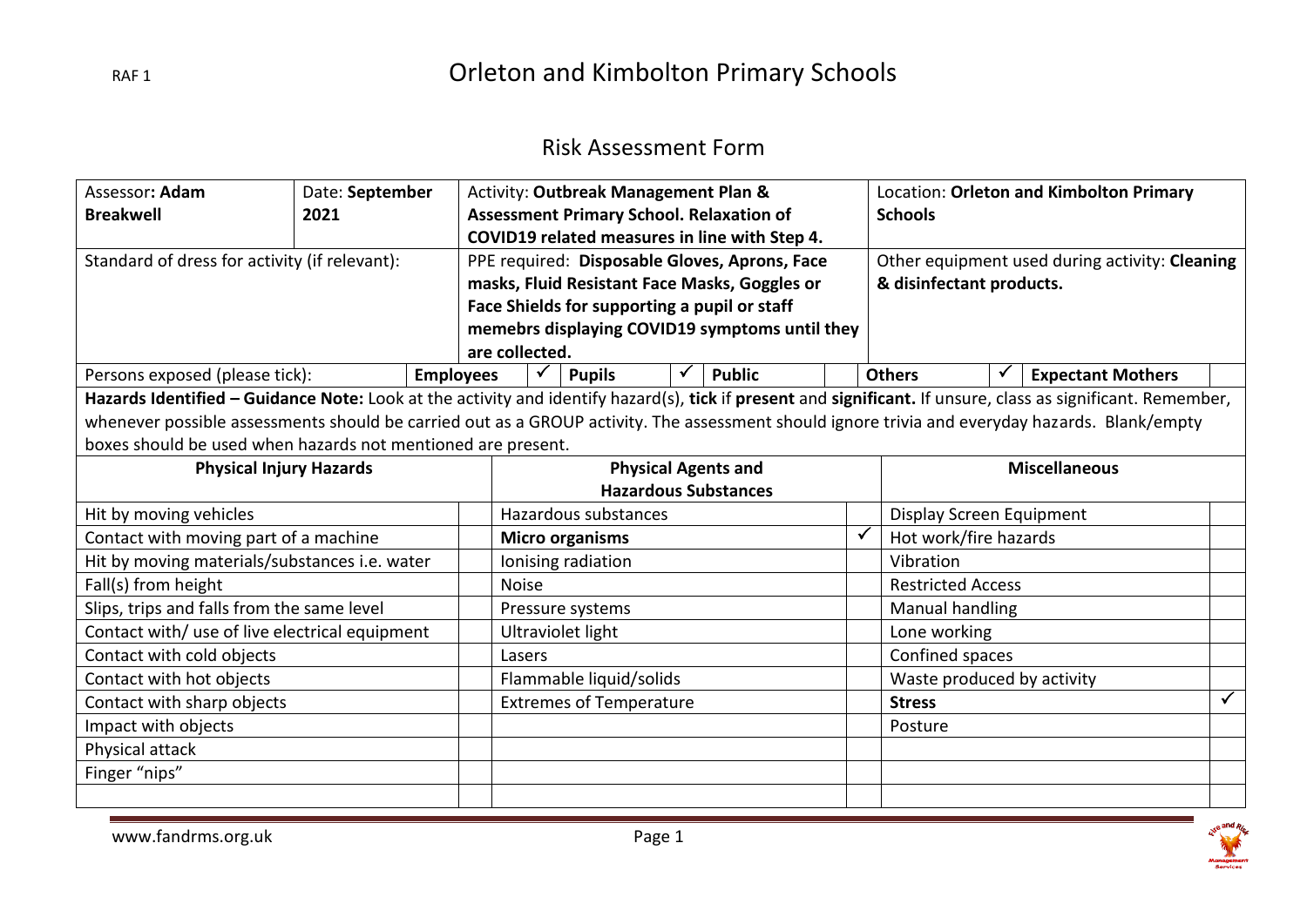| Activity/Task/   | <b>Hazard</b>       | Persons         | <b>Existing</b>                    | S |   | $\mathbf R$ | <b>Res</b> | <b>Further Control</b>     | Date further measures |
|------------------|---------------------|-----------------|------------------------------------|---|---|-------------|------------|----------------------------|-----------------------|
| <b>Risk From</b> |                     | at Risk         | <b>Control Measures</b>            |   |   |             |            | <b>Measures required</b>   | completed by          |
| COVID19          | 1. Spread of        | Pupils/         | 1. In line with Step 4             |   |   |             |            | If School have an          |                       |
| related issues.  | coronavirus to &    | Staff/          | Government Guidance (w.e.f         |   |   |             |            | outbreak in the School     |                       |
| Step 4 stage.    | within School       | <b>Visitors</b> | $19/07/21$ ) it is no longer it is |   |   |             |            | setting, the local         |                       |
|                  | community;          |                 | necessary to keep children         |   |   |             |            | Director of Public         |                       |
|                  | 2. Cross infection. |                 | in consistent groups               |   |   |             |            | Health may advise that     |                       |
|                  |                     |                 | ('bubbles');                       |   |   |             |            | face coverings should      |                       |
|                  |                     |                 | 2. From 16 August 2021,            |   |   |             |            | temporarily be worn in     |                       |
|                  |                     |                 | children under the age of 18       |   |   |             |            | communal areas or          |                       |
|                  |                     |                 | years & 6 months old will no       |   |   |             |            | classrooms (by             |                       |
|                  |                     |                 | longer be required to self-        |   |   |             |            | children, staff and        |                       |
|                  |                     |                 | isolate if they are contacted      |   |   |             |            | visitors, unless           |                       |
|                  |                     |                 | by NHS Test and Trace as a         |   |   |             |            | exempt);                   |                       |
|                  |                     |                 | close contact of a positive        |   |   |             |            | 2. In most cases, parents  |                       |
|                  |                     |                 | COVID-19 case;                     |   |   |             |            | and carers will agree      |                       |
|                  |                     |                 | 3. Individuals e.g., Staff         | 3 | 3 | 9           | M          | that a pupil with          |                       |
|                  |                     |                 | members, are not required          |   |   |             |            | symptoms should not        |                       |
|                  |                     |                 | to self-isolate if they live in    |   |   |             |            | attend the School,         |                       |
|                  |                     |                 | the same household as              |   |   |             |            | given the potential risk   |                       |
|                  |                     |                 | someone with COVID-19, or          |   |   |             |            | to others. If a parent/    |                       |
|                  |                     |                 | are a close contact of             |   |   |             |            | carer insists on a pupil   |                       |
|                  |                     |                 | someone with COVID-19,             |   |   |             |            | attending, School          |                       |
|                  |                     |                 | and any of the following           |   |   |             |            | Management <b>will/can</b> |                       |
|                  |                     |                 | apply:                             |   |   |             |            | take the decision to       |                       |
|                  |                     |                 | a. they are fully vaccinated;      |   |   |             |            | refuse the pupil if, in    |                       |
|                  |                     |                 | b. they are below the age of       |   |   |             |            | our reasonable             |                       |
|                  |                     |                 | 18 years and 6 months;             |   |   |             |            | judgement, it is           |                       |
|                  |                     |                 | c. they have taken part in         |   |   |             |            | necessary to protect       |                       |
|                  |                     |                 | or are currently part of           |   |   |             |            | other pupils and staff     |                       |
|                  |                     |                 | an approved COVID-19               |   |   |             |            | from possible infection    |                       |
|                  |                     |                 | vaccine trial;                     |   |   |             |            | with COVID-19;             |                       |

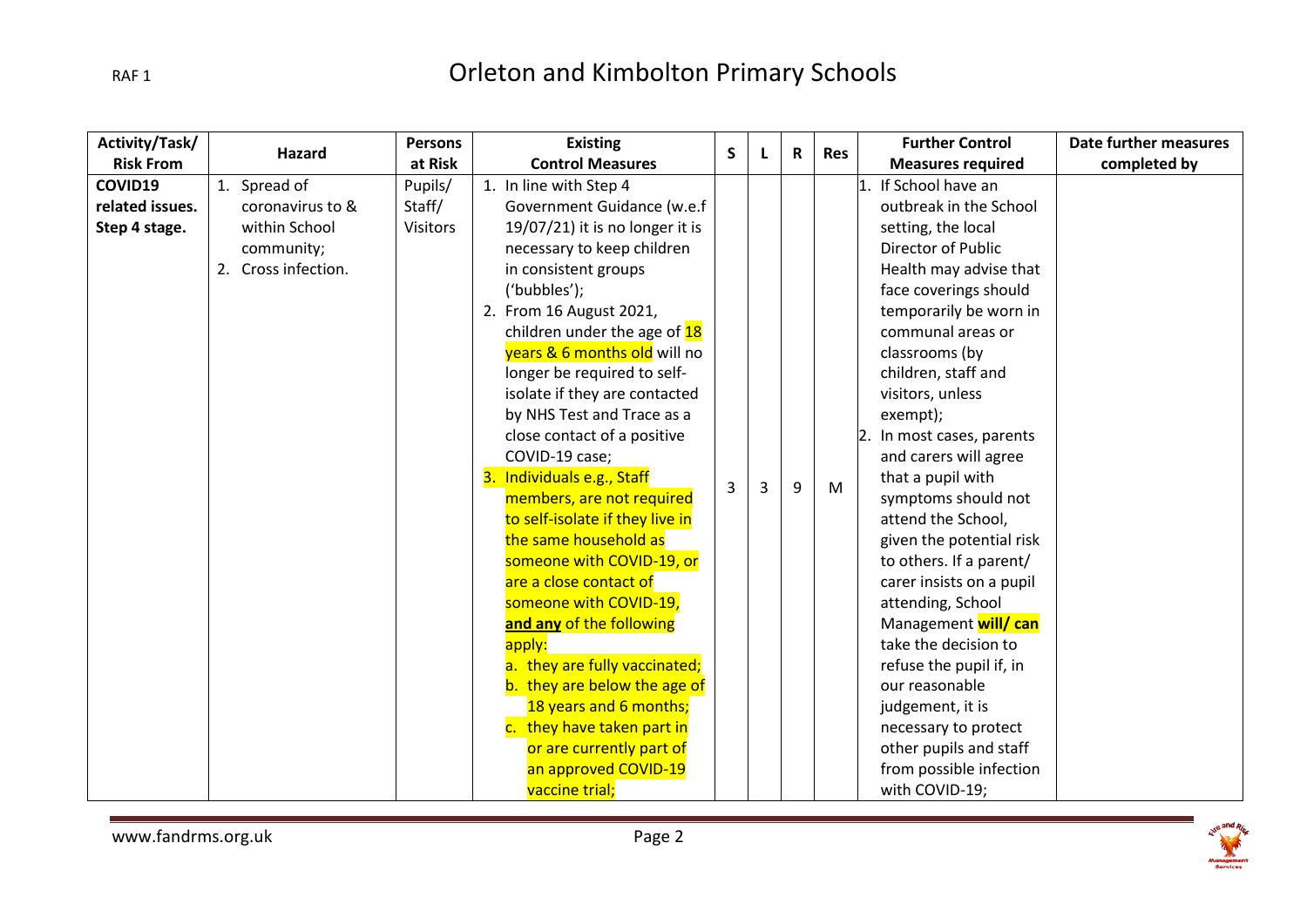| d. they are not able to get    | <b>School Management</b><br>$\mathsf B$ . |
|--------------------------------|-------------------------------------------|
| vaccinated for medical         | appreciate that some                      |
| reasons;                       | staff members and                         |
| 4. Instead, they will be       | parents will be unduly                    |
| contacted by NHS Test and      | concerned by the                          |
| Trace, informed they have      | changes in COVID19                        |
| been in close contact with a   | measures across                           |
| positive case and advised to   | England. Staff members                    |
| take a PCR test. Staff who do  | will be made are of this                  |
| not need to isolate, and       | <b>Risk Assessment and</b>                |
| children and young people      | will be encouraged to                     |
| aged under 18 years 6          | share any concerns in                     |
| months who usually attend      | order to reduce                           |
| school, and have been          | workplace stressors;                      |
| identified as a close contact, | 4. School Management                      |
| should continue to attend      | have an Outbreak                          |
| school as normal. They do      | <b>Management Plan to</b>                 |
| not need to wear a face        | assist them if they are                   |
| covering within the school,    | advised to take extra                     |
| but it is expected and         | measures to help break                    |
| recommended that these         | chains of transmission.                   |
| are worn when travelling on    | <b>Given the detrimental</b>              |
| public or dedicated            | impact that restrictions                  |
| transport;                     | on education can have                     |
| 5. School Management are       | on children and young                     |
| aware that contacts from a     | people, any measures                      |
| school setting will only be    | in schools should only                    |
| traced by NHS Test and         | ever be considered as a                   |
| Trace where the positive       | last resort, kept to the                  |
| case specifically identifies   | minimum number of                         |
| the individual as being a      | groups possible, and for                  |
| close contact. Children &      | the shortest amount of                    |

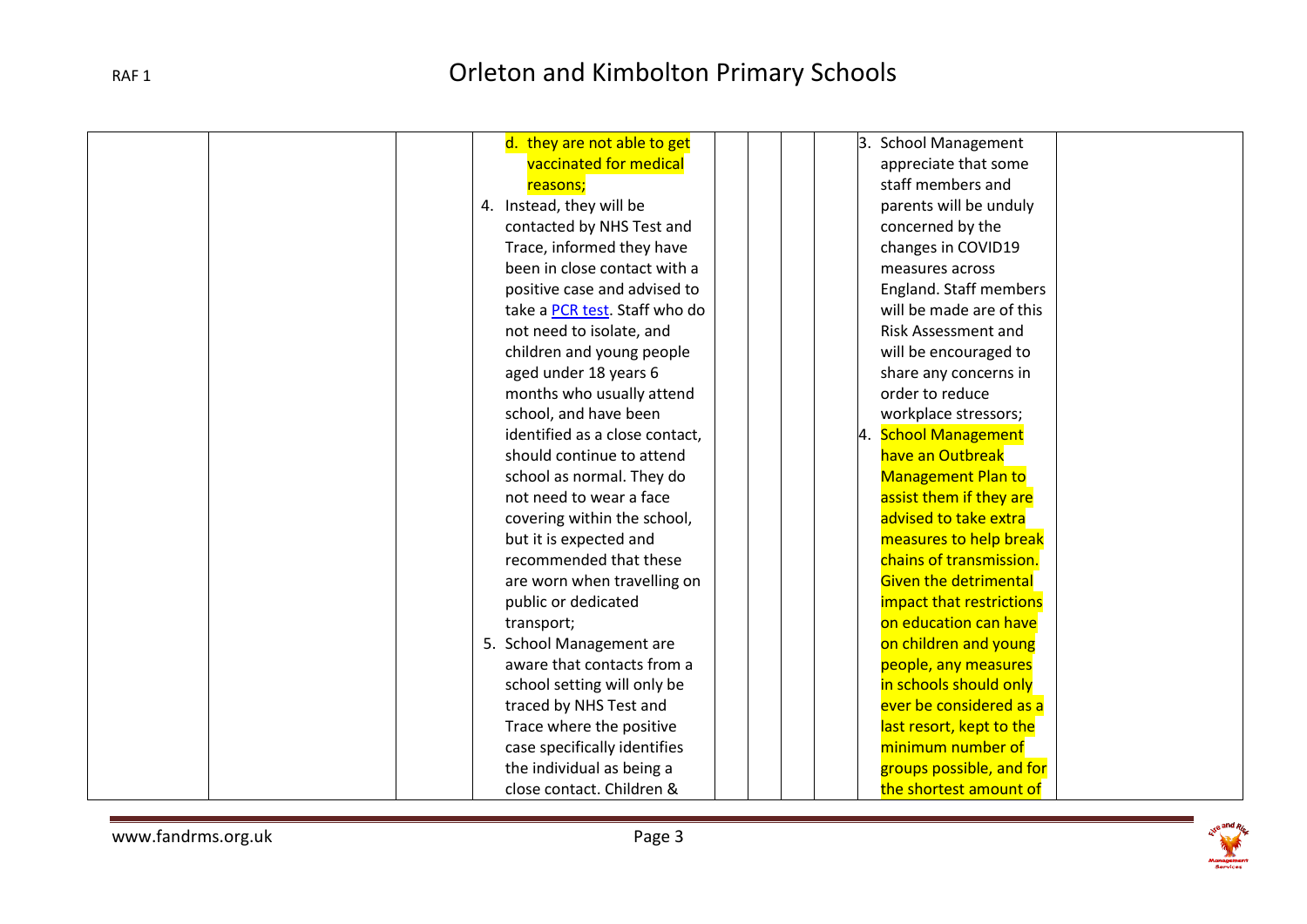| staff contacted by NHS Test    | time possible. This plan |
|--------------------------------|--------------------------|
| & Trace as being a close       | will be developed once   |
| contact of a positive case     | an outbreak is           |
| are advised to take a PCR      | confirmed with all the   |
| test;                          | available information    |
| 6. School Management are       | and resources available. |
| aware that if several          |                          |
| confirmed cases occur          |                          |
| within 14 days, we may have    |                          |
| an outbreak. School            |                          |
| Management will call the       |                          |
| dedicated advice service       |                          |
| who will escalate the issue    |                          |
| to our local health            |                          |
| protection team. The DfE       |                          |
| helpline on 0800 046 8687      |                          |
| and selecting option 1 for     |                          |
| advice on the action to take   |                          |
| in response to a positive      |                          |
| case;                          |                          |
| 7. From Step 4, face coverings |                          |
| will no longer be advised for  |                          |
| children, parents, staff and   |                          |
| visitors either in classrooms  |                          |
| or in communal areas. Face     |                          |
| coverings are also no longer   |                          |
| legally required to be worn    |                          |
| in rooms or communal areas     |                          |
| in community settings or on    |                          |
| public transport.              |                          |
| Government has removed         |                          |
| the requirement to wear        |                          |

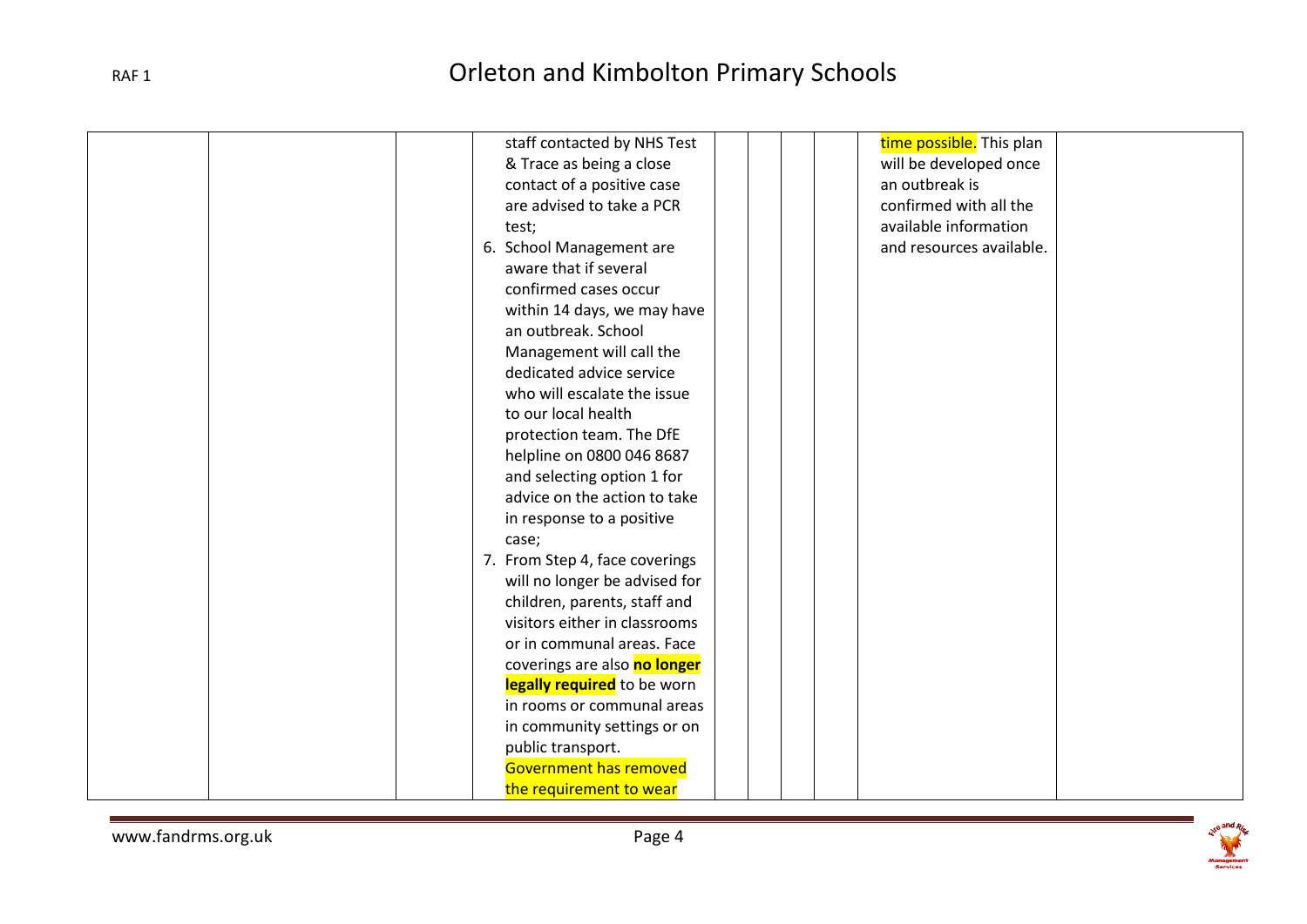|  | face coverings in law but     |
|--|-------------------------------|
|  | expects and recommends        |
|  | that they are worn in         |
|  | enclosed and crowded          |
|  | spaces where pupils & staff   |
|  | may come into contact with    |
|  | people they don't normally    |
|  | meet. This includes public    |
|  | transport and dedicated       |
|  | transport to school or        |
|  | college;                      |
|  | We will ask parents coming    |
|  | to the office to wear masks   |
|  | 8. School Management will     |
|  | continue with:                |
|  | a. Ensuring good hygiene      |
|  | for everyone e.g.,            |
|  | frequent and thorough         |
|  | hand cleaning using soap      |
|  | & water or hand               |
|  | sanitiser;                    |
|  | b. Promote the 'catch it, bin |
|  | it, kill it' approach to      |
|  | support respiratory           |
|  | hygiene with lidded bins      |
|  | in each Classroom;            |
|  | c. Maintain an appropriate    |
|  | cleaning schedule using       |
|  | standard products such        |
|  | as detergents &               |
|  | disinfectants. This should    |
|  | include regular cleaning      |

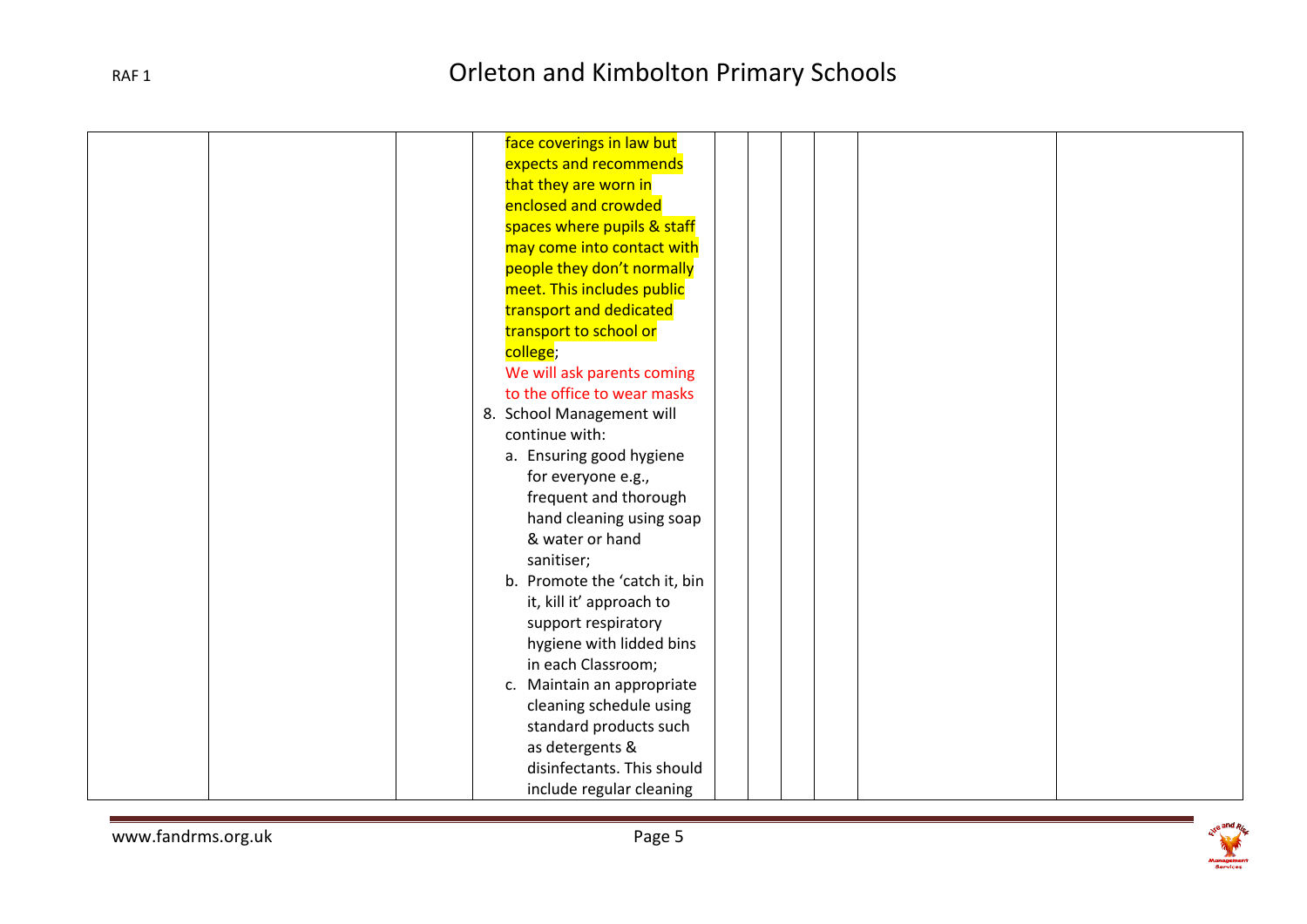|  | of areas and equipment              |
|--|-------------------------------------|
|  | (for example, twice per             |
|  | day), with a particular             |
|  | focus on frequently                 |
|  | touched surfaces;                   |
|  | d. Keeping occupied spaces          |
|  | well ventilated - See GP            |
|  | <b>Maximising Ventilation &amp;</b> |
|  | CO <sub>2</sub> Monitors;           |
|  | e. Follow public health             |
|  | advice on testing, self-            |
|  | isolation and managing              |
|  | confirmed cases of                  |
|  | COVID-19;                           |
|  | 9. Staff and pupils with            |
|  | COVID19 symptoms, a                 |
|  | positive LFD or PCR test            |
|  | result should self-isolate in       |
|  | line with the stay-at-home          |
|  | guidance. This isolation also       |
|  | applies to persons required         |
|  | to quarantine after                 |
|  | returning from designated           |
|  | countries. If anyone in our         |
|  | School community develops           |
|  | COVID-19 symptoms,                  |
|  | however mild, they will be          |
|  | sent them home and they             |
|  | should follow public health         |
|  | advice. For pupils and staff        |
|  | with symptoms, they should          |
|  | avoid using public transport        |

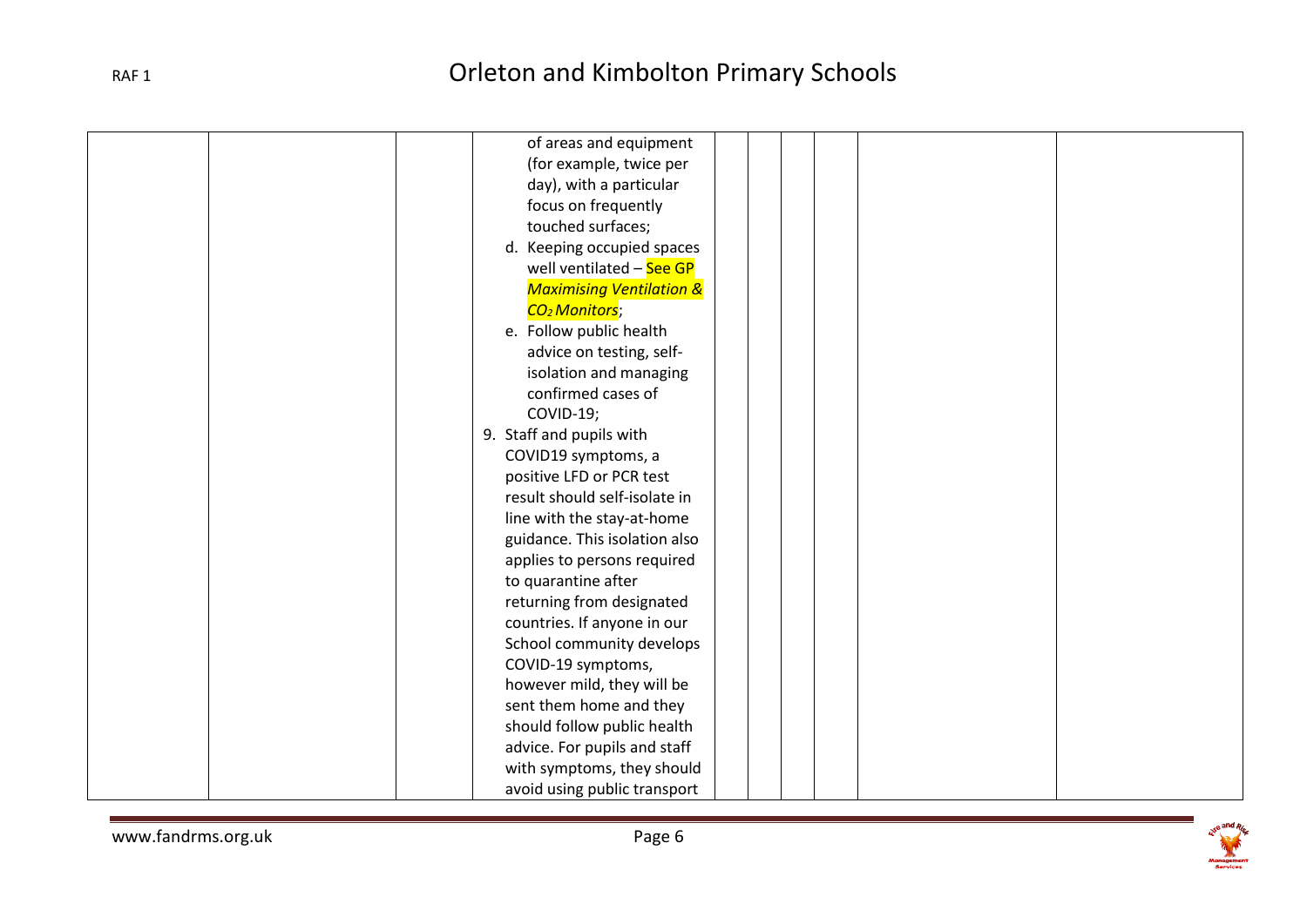| and, wherever possible, be      |  |
|---------------------------------|--|
| collected by a member of        |  |
| their family or household;      |  |
| 10. If a child, young person or |  |
| other learner becomes           |  |
| unwell with symptoms of         |  |
| coronavirus while in their      |  |
| school/ nursery setting and     |  |
| needs direct personal care      |  |
| until they can return home.     |  |
| A fluid resistant (IIR type)    |  |
| face mask must be worn by       |  |
| the supervising adult if a      |  |
| distance of 2 metres cannot     |  |
| be maintained. If contact       |  |
| with the child or young         |  |
| person is necessary, then       |  |
| gloves, an apron and a fluid    |  |
| resistant (IIR type) face mask  |  |
| must be worn by the             |  |
| supervising adult. If a risk    |  |
| assessment determines that      |  |
| there is a risk of splashing to |  |
| the eyes, for example from      |  |
| coughing, spitting, or          |  |
| vomiting, then eye              |  |
| protection (goggles or face     |  |
| shield) should also be worn.    |  |
| Any rooms that they have        |  |
| used should be cleaned after    |  |
| they have left;                 |  |

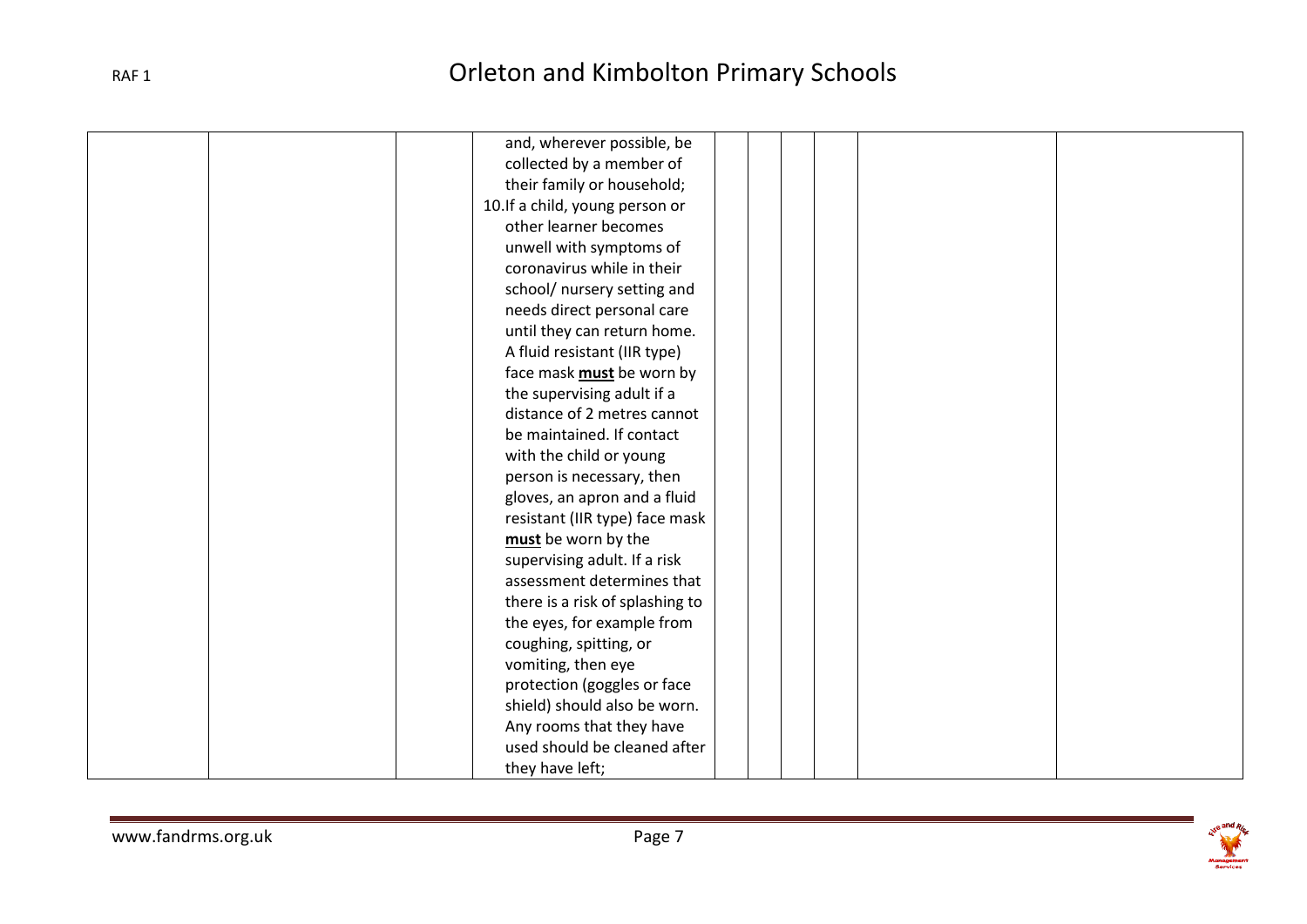| 11. The child should remain in     |  |  |  |
|------------------------------------|--|--|--|
| the heads office until a           |  |  |  |
| parent can pick them up and        |  |  |  |
| if they need to use the toilet     |  |  |  |
| this should be cleaned after       |  |  |  |
| use as well as things they         |  |  |  |
| have been in contact with in       |  |  |  |
| the class.                         |  |  |  |
| 12. If children are self-isolating |  |  |  |
| then we will provide them          |  |  |  |
| with maths work for the            |  |  |  |
| period of time from                |  |  |  |
| whiterose that links directly      |  |  |  |
| to the areas we are covering       |  |  |  |
| in class. Worksheets and           |  |  |  |
| activities will be provided        |  |  |  |
| either daily or weekly for the     |  |  |  |
| time the children are away         |  |  |  |
| from school.                       |  |  |  |
| 13. There is no need for our       |  |  |  |
| staff members to                   |  |  |  |
| asymptomatic LFD test over         |  |  |  |
| the summer 2021 period if          |  |  |  |
| they are not attending the         |  |  |  |
| School site. Facilities,           |  |  |  |
| Catering and Administrative        |  |  |  |
| support staff who will need        |  |  |  |
| to attend should carry on          |  |  |  |
| with twice weekly                  |  |  |  |
| asymptomatic LFD testing at        |  |  |  |
| their homes as normal;             |  |  |  |

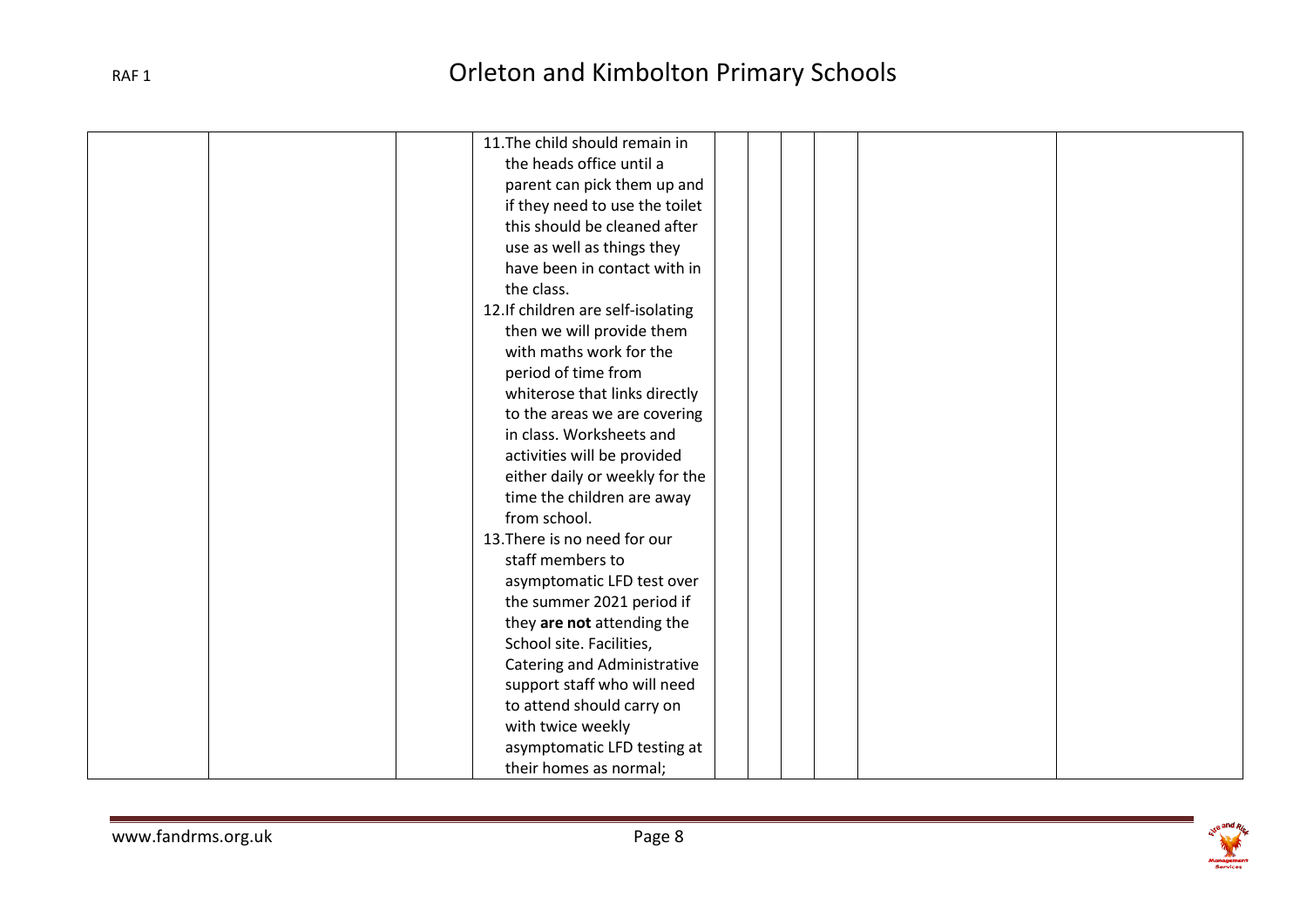| 14. There is no need for primary |
|----------------------------------|
| age pupils (those in Year 6      |
| and below) to asymptomatic       |
| LFD test over the summer         |
| 2021 period. All staff           |
| members should resume            |
| twice weekly LFD testing at      |
| their homes from the start       |
| of Autumn Term 2021 until        |
| the end of September 2021        |
| when new Government              |
| Guidance is expected;            |
| 15. Staff and pupils with a      |
| positive LFD test result         |
| should self-isolate in line      |
| with the stay-at-home            |
| guidance. They will also         |
| need to get a free PCR test      |
| to check if they have            |
| COVID19. Whilst awaiting         |
| the PCR result, the individual   |
| should continue to self-         |
| isolate. If the PCR test is      |
| taken within 2 days of the       |
| positive lateral flow test,      |
| and the PCR result is            |
| negative, it overrides the       |
| self-test LFD test and the       |
| pupil/ staff member can          |
| return to school, as long as     |
| the individual doesn't have      |
| COVID-19 symptoms.               |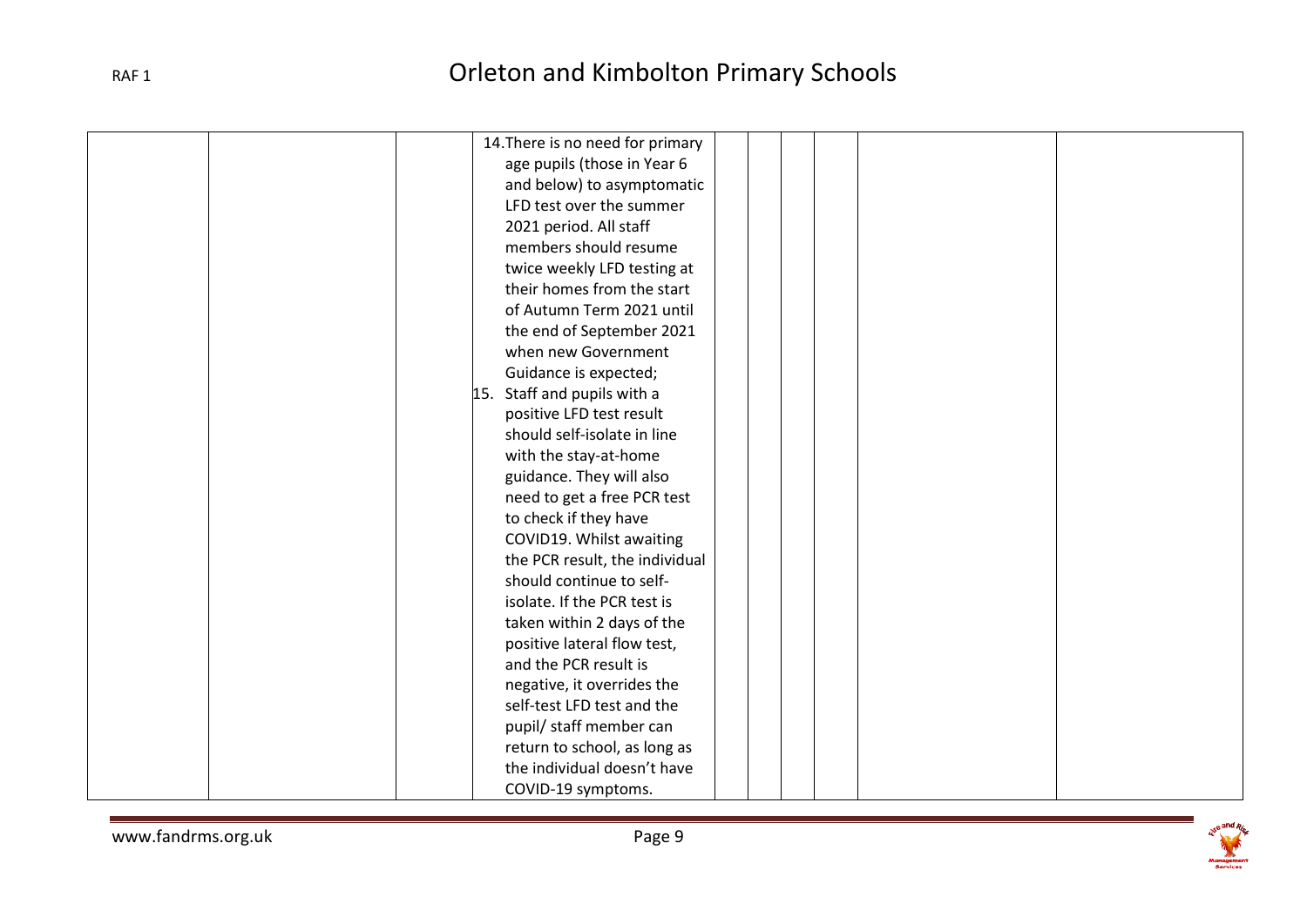| 16. At Step 4, School           |
|---------------------------------|
| Management can now plan         |
| to undertake educational        |
| visits in groups of any         |
| number and children will no     |
| longer need to be kept in       |
| consistent groups. From the     |
| beginning of Autumn Term        |
| 2021, international visits are  |
| now possible, and School        |
| Management/ Trip Leaders        |
| will be mindful that            |
| Government may amend the        |
| Travel List at relatively short |
| notice. Contingency             |
| planning for this potential     |
| change will be included;        |
| 17. School is aware that        |
| <b>Government Guidance</b>      |
| indicates that limiting the     |
| attendance of parents and       |
| carers at sessions/ dropping    |
| off & collecting has now        |
| been removed. However, to       |
| support our control             |
| measures applicable for our     |
| site/ buildings e.g., robust    |
| cleaning regime/ maximizing     |
| ventilation/ CEV & CV           |
| persons etc. we will not        |
| continue with staggered         |

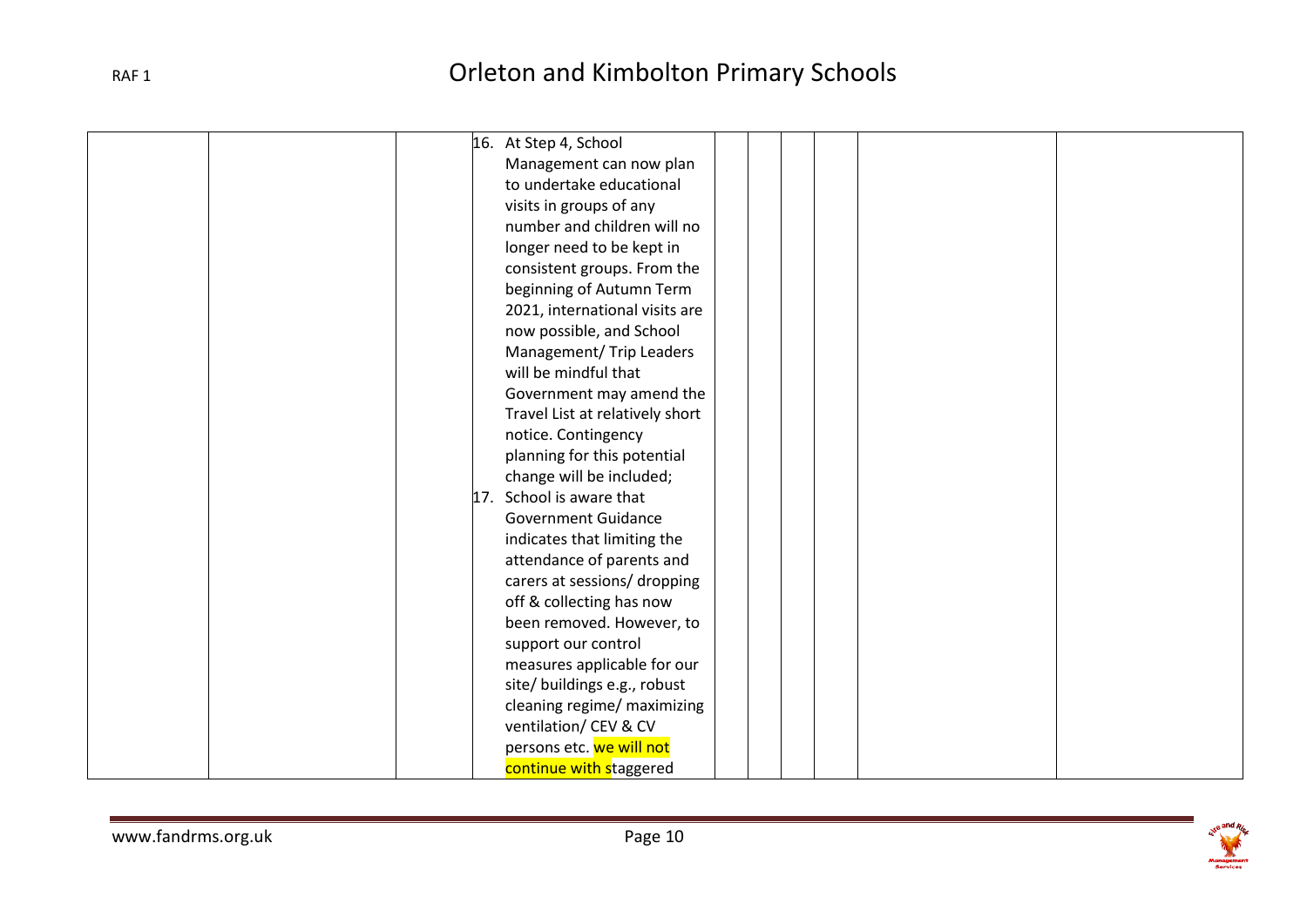|                                                                                                                                           |                                                                                                                                                                         |                                  | start and finish times for the<br>school day.                                                                                                                                                                                                                                                                                                                                                                                                                                                                                                                                                                                                                                                                                                                                                                                                                            |   |   |   |   |                                                                                                                                                                                                                       |  |
|-------------------------------------------------------------------------------------------------------------------------------------------|-------------------------------------------------------------------------------------------------------------------------------------------------------------------------|----------------------------------|--------------------------------------------------------------------------------------------------------------------------------------------------------------------------------------------------------------------------------------------------------------------------------------------------------------------------------------------------------------------------------------------------------------------------------------------------------------------------------------------------------------------------------------------------------------------------------------------------------------------------------------------------------------------------------------------------------------------------------------------------------------------------------------------------------------------------------------------------------------------------|---|---|---|---|-----------------------------------------------------------------------------------------------------------------------------------------------------------------------------------------------------------------------|--|
| <b>Pupils &amp; staff</b><br>with prior<br>medical<br>conditions<br>deemed as<br>'Clinically<br><b>Extremely</b><br>Vulnerable'<br>(CEV). | 1. Persons with<br>prescribed medical<br>conditions and<br>deemed previously<br>as 'clinically<br>extremely<br>vulnerable' are more<br>at risk from<br>COVID19 effects. | Pupils<br>Childre<br>n/<br>Staff | 1. The national shielding advice<br>for all adults and children<br>paused on 31 <sup>st</sup> March 21.<br>The small number of pupils<br>who will remain on the CEV<br>shielded patient list should<br>continue to remain away<br>from school;<br>2. Where a pupil is unable to<br>attend school because they<br>are complying with clinical<br>and/or public health advice,<br>there is an expectation that<br>School will be able to<br>immediately offer them<br>access to remote education;<br>3. Clinically Vulnerable (CV)<br>and CEV staff can continue<br>to attend school. While in<br>School they must follow the<br>system of controls to<br>minimise the risks of<br>transmission.<br>4. Staff who live with those<br>who are CV can attend the<br>workplace but should<br>ensure they maintain good<br>prevention practice in the<br>workplace and at home. | 3 | 3 | 9 | M | 1. Staff & Parents aware<br>of the NHS 'Test &<br>trace' process and<br>responsibility to<br>inform school<br>management if they<br>are required to<br>socially isolate for 10<br>days because of a<br>contact alert. |  |

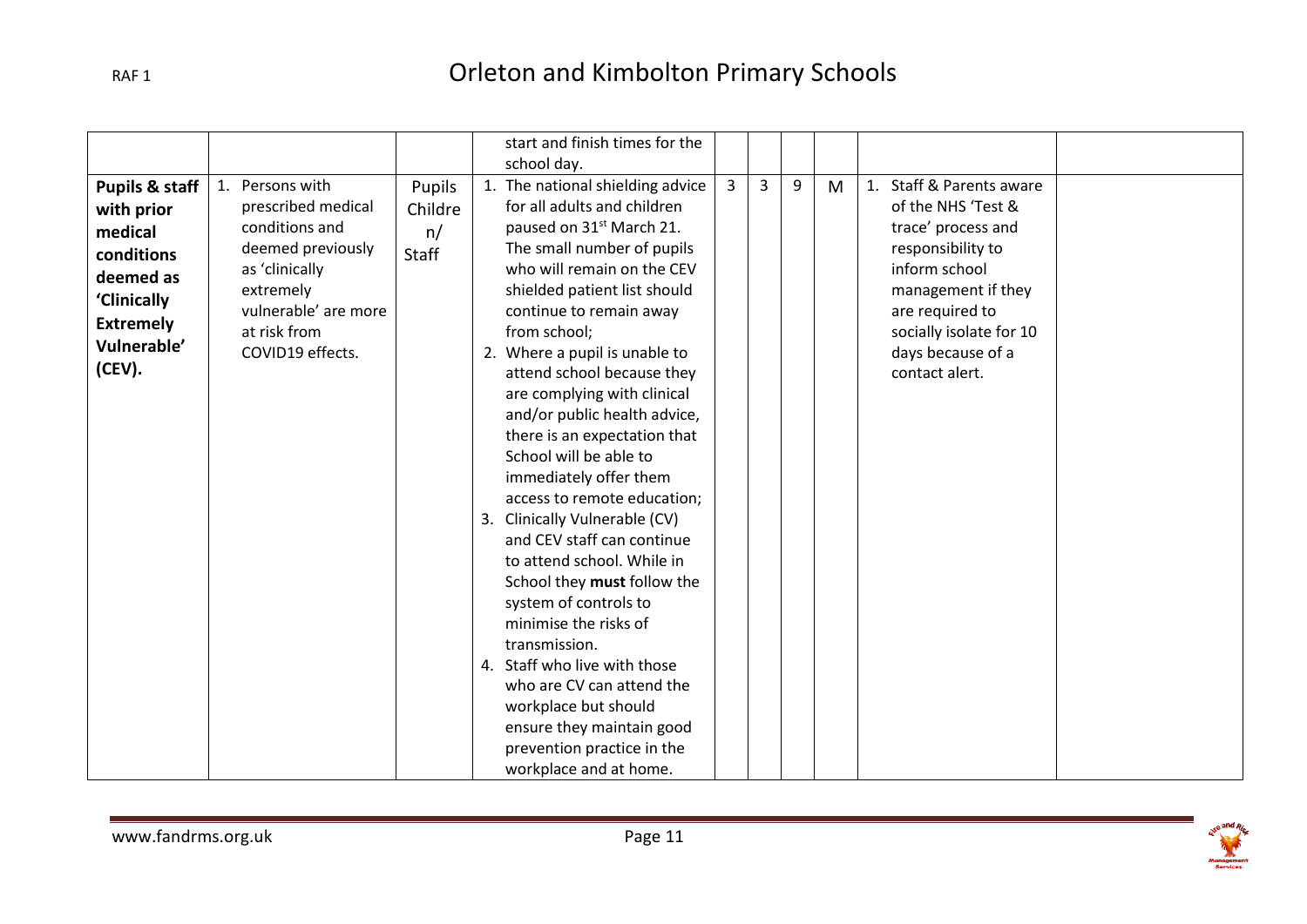| 5. A person who lives with     |
|--------------------------------|
| those who are/ were            |
| defined clinically extremely   |
| vulnerable or clinically       |
| vulnerable can attend          |
| School;                        |
| 6. Pregnant women are in the   |
| 'clinically vulnerable'        |
| category and are advised to    |
| follow the relevant guidance   |
| available for CV people        |
| which will be kept updated.    |
| <b>School Management are</b>   |
| aware that pregnant women      |
| from 28 weeks' gestation, or   |
| with underlying health         |
| conditions at any point of     |
| gestation, may be at greater   |
| risk of severe illness if they |
| catch coronavirus (COVID-      |
| 19), where the NEM's Risk      |
| Assessment will be reviewed    |
| fortnightly.                   |

#### **S (Severity of accident/ exposure) x L (Likelihood of that accident/exposure happening) = R (Result). Res = Risk Rating Score - L, M or H**

| Assessment authorised by Headteacher/School Business Manager |                      |                                           |  |  |  |  |
|--------------------------------------------------------------|----------------------|-------------------------------------------|--|--|--|--|
| <b>Print: Adam Breakwell</b>                                 | <b>Signature: AB</b> | Date: 1 <sup>st</sup> Sept 2021           |  |  |  |  |
|                                                              |                      |                                           |  |  |  |  |
| www.fandrms.org.uk                                           | Page 12              | $x^{e}$ and $R$<br>Management<br>Services |  |  |  |  |